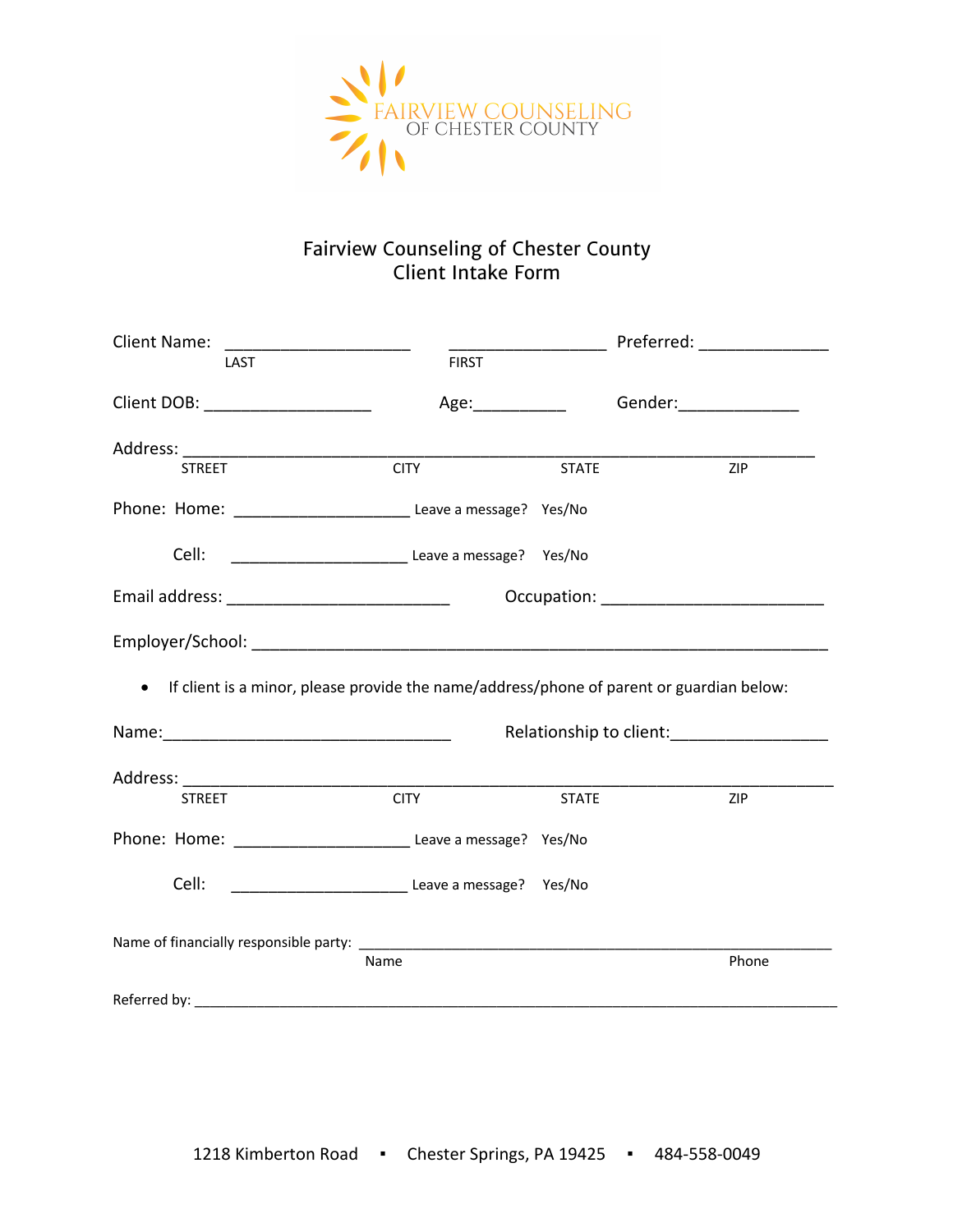Family Members:

Please list the name, ages and relations of each person living in the household

| Name                                                                              | Age    | Relation                                                                                   |
|-----------------------------------------------------------------------------------|--------|--------------------------------------------------------------------------------------------|
|                                                                                   |        |                                                                                            |
|                                                                                   |        |                                                                                            |
| Medical History:                                                                  |        |                                                                                            |
| If yes, please provide details below:                                             |        | Have you experienced any major illnesses, operations, injuries or hospitalizations? Yes/No |
| Medication:<br>Please describe any medications that address mental health issues: |        |                                                                                            |
| Name                                                                              | Dosage | Prescriber                                                                                 |
|                                                                                   |        |                                                                                            |
|                                                                                   |        |                                                                                            |
| Please describe your reason for seeking counseling services:                      |        |                                                                                            |
|                                                                                   |        |                                                                                            |
|                                                                                   |        |                                                                                            |
|                                                                                   |        |                                                                                            |
| What do hope to accomplish in our work together:                                  |        |                                                                                            |
|                                                                                   |        |                                                                                            |
|                                                                                   |        |                                                                                            |